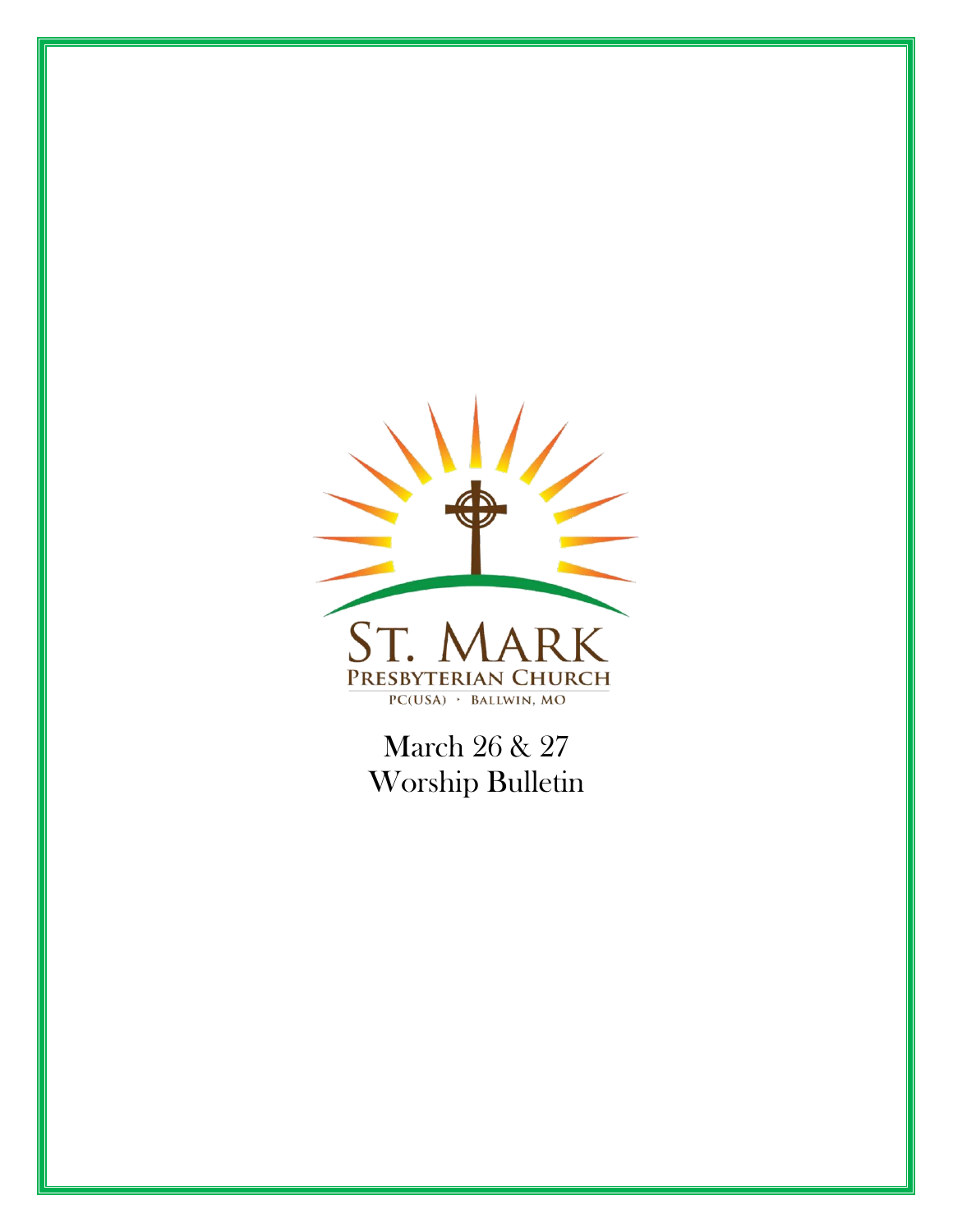#### ORDER OF WORSHIP

#### CENTERING PRAYER

Gracious God, seeker of the lost; draw your children back to your loving embrace, restore us to our inheritance as daughters and sons, and reconcile our hearts to you, that we may become ambassadors of your reconciling love to all the world. Through Christ by the power of the Holy Spirit we pray. Amen.

PRELUDE (Sunday Worship) *Hymn, Passacaglia and Chorale* **Finding (2002)** Freudenburg (2002)

on "Angel's Story"

WELCOME and ANNOUNCEMENTS

#### **CALL TO WORSHIP**

We are ambassadors for Christ.

 **God has entrusted to us the message of reconciliation.**  We gather as God's beloved family to worship God and offer our praise. **Let us join our hearts in song and in prayer.**

#### **† HYMN "Come, Ye Sinners, Poor and Needy" Hymnal #415**

#### **PRAYER OF CONFESSION**

**Holy God, we confess that we keep silent when we should speak. We see iniquity and the injustices of the world, yet are content not to call them out. We withhold kind words, yet are quick to speak in judgment. Forgive us, O God. Direct the way we should go and help us to use our voices to spread your grace and truth.** (Silent Confession)

#### ASSURANCE OF GRACE

#### **† SHARING THE PEACE OF CHRIST**

The peace of Christ be with you. **And also with you.**

#### **†GLORIA PATRI Hymnal #581**

TIME WITH CHILDREN (Sunday Worship) (Children  $5<sup>th</sup>$  grade and younger may leave to attend Sunday School)

SCRIPTURE Luke 15:1-3, 11b-32

SERMON The Loving Father" Rev. MP Panco

#### **† AFFIRMATION OF FAITH The Apostles' Creed**

**I believe in God, the Father almighty, Maker of heaven and earth, and in Jesus Christ his only Son, our Lord; who was conceived by the Holy Ghost, born of the Virgin Mary, suffered under Pontius Pilate, was crucified, dead, and buried; he descended into hell; the third day he rose again from the dead; he ascended into heaven, and sitteth on the right hand of God the Father Almighty; from thence he shall come to judge the quick and the dead. I believe in the Holy Ghost; the holy catholic church; the communion of saints; the forgiveness of sins; the resurrection of the body; and the life everlasting. Amen.**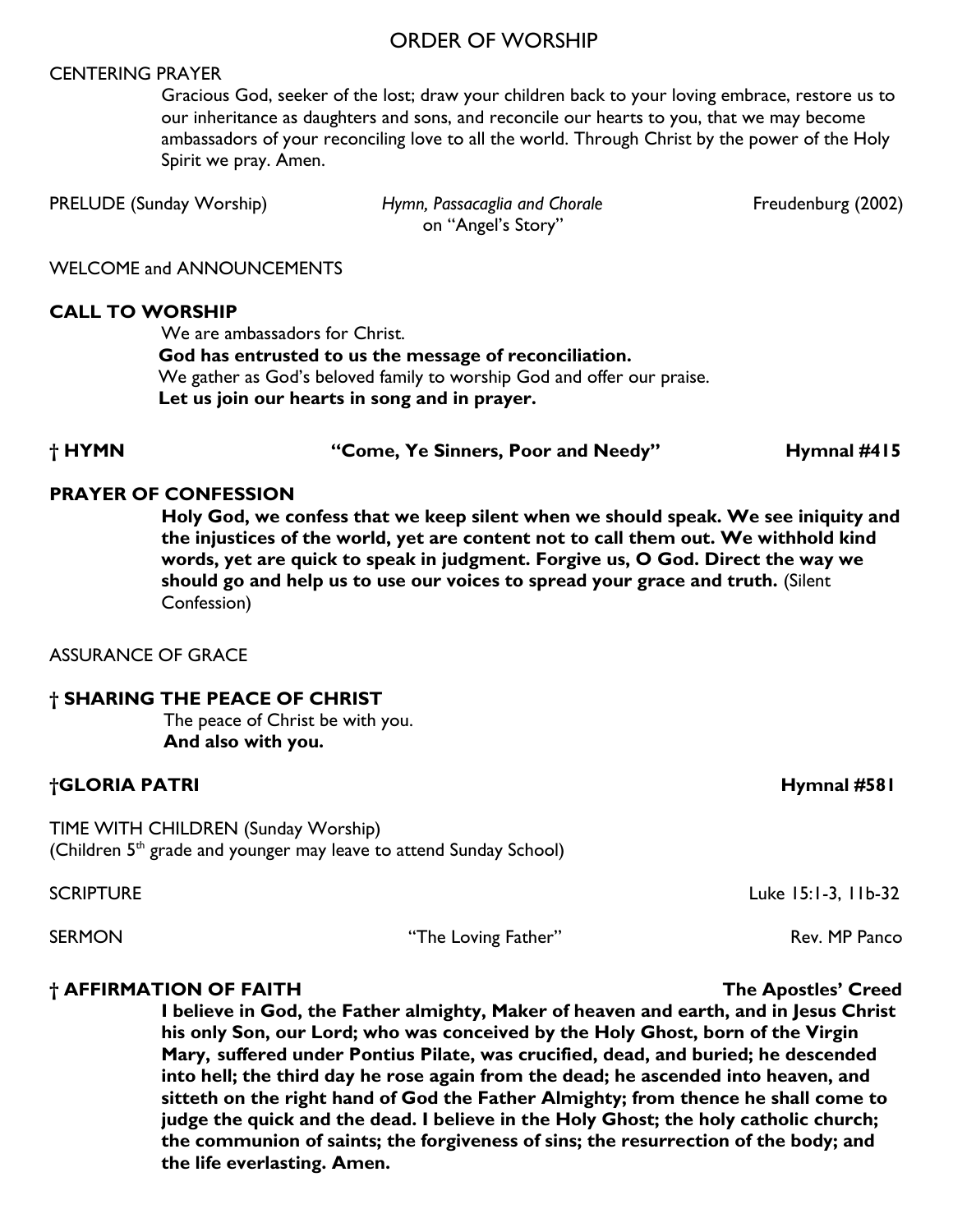OFFERING Com Along Home to Jesus McCartha *Chancel Choir, Lisa Marsh - soloist Emily Pankratz - bass violin & Drew Davis - drums*

#### **† THE DOXOLOGY Hymnal #606**

#### **PRAYERS OF THE PEOPLE AND THE LORD'S PRAYER**

**Our Father, who art in heaven, hallowed be thy name, thy kingdom come, thy will be done, on earth as it is in heaven. Give us this day our daily bread; and forgive us our debts, as we forgive our debtors; and lead us not into temptation, but deliver us from evil. For thine is the kingdom, and the power, and the glory, forever. Amen.** 

| † HYMN                | "Amazing Grace"    | Hymnal #649 |
|-----------------------|--------------------|-------------|
| † CHARGE AND BLESSING |                    |             |
| † BENEDICTION         | "Shalom, chaverim" |             |
| (Sunday Worship)      | See below          |             |

POSTLUDE (Sunday Worship) *Diapason Movement* Aleock (1715-1806)

*† You are invited to stand, as you are able* 



# **UPCOMING EVENTS**

- **March 30** Reclaiming Sabbath, 6-7 pm
- **April 2** Troop 631 Lawn Mower Tune Up, 9 am–3 pm
- **April 6** Reclaiming Sabbath, 6-7 pm
- **April 9** Children's Musical, 5 pm
- **April 9** Bunco, 6-9 pm

l

- **April 10** Jerusalem Festival, 11am-12 pm
- **April 12** Go Getter Luncheon, 12 pm
- **April 16** Bunny Breakfast, 10 am-12 pm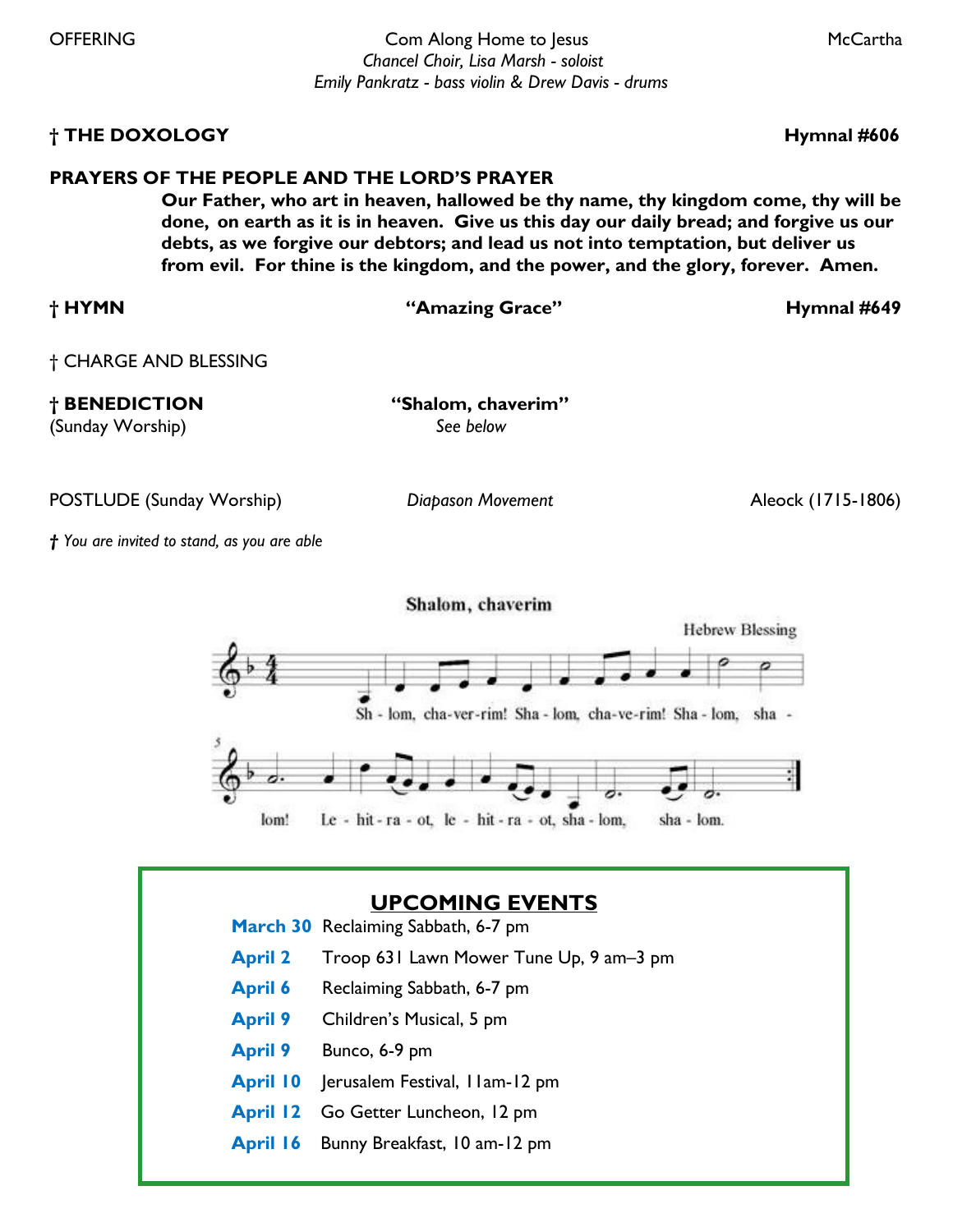## **WELCOME TO ST MARK PRESBYTERIAN CHURCH!**

We are pleased to have you join us this morning. Your presence enriches both us and this experience of worship together. It is our prayer this will be a time of challenge and encouragement. Wherever you may be on your faith journey, there is a place for you to participate in our life together here at St. Mark.

**To Our Guests.** We hope you enjoy your visit today. Whether this is your first visit, or you have been coming to St. Mark and are considering joining the church and you would like to know more about St. Mark, we would be happy to talk with you. For more information, please contact the church office, 636-394-2233.

**Please wear your NAMETAG at church.** Don't have one? Stop by the church office where you will find a form to fill out in the "Name Badge" mailbox.

**Listening devices** are also available and may be picked up from the sound technician in the booth at the back of the sanctuary.

**April/May/June** *These Days* devotional booklets are in the lobby at the 'Mark' entrance.

**Please be aware** that, as St. Mark works to increase safety and security, all doors to the building are locked Sunday morning once worship has begun. Those who arrive late should approach the 'Mark' door and will be admitted by a member of the Security Team.

**Flowers for the Sanctuary** are donated by Jean Steward "In celebration of Granddaughter's 18<sup>th</sup> birthday."



St. Mark will continue our tradition of using lilies to beautify our sanctuary on Easter Sunday. We encourage you to order one or more lilies to brighten your home or to be delivered to a homebound member as a tangible reminder of their spiritual connection to St Mark. Order forms can be found by the flower chart on the easel in the Narthex. The cost is \$8.50 per plant. A portion of this year's Easter lily cost will go to our mission partners. If you have any questions, contact Kay Merz.

# **WAYS TO GIVE**

If you would like to make a monetary donation to St. Mark, we have several convenient and easy ways to do this:

**In-person:** An offering plate is available in the Narthex after the worship service.

**Mail**: Please make check out to

St. Mark Presbyterian Church and send to:

St. Mark Presbyterian Church 601 Claymont Drive Ballwin, MO 63011

**Online**: To donate, use the **QR Code** here to be



directed to our giving page on discoverstmark.org, **OR** go to:

www.discoverstmark.org/ giving/make-an-on-linedonation-to-st-mark/

# **ONE GREAT HOUR OF SHARING** Presbyterian Hunger Program

The Presbyterian Hunger Program's mission is clear: alleviate hunger and eliminate its causes. There is no one size fits all solution. PHP, using a holistic approach to the larger problem of poverty and hunger, complements the work of Presbyterian congregations through strategic partnership collaborations, and participatory programs so that Presbyterians Go, Join, and Act to end hunger for our neighbors next door and across the planet.

-Over 1,388 chicken, pigs, rabbits, goats shared with families

-453 beehives in communities around the world

-63,500 seedlings and over 63,000 kilograms of seeds distributed

-More than 42 farms created around the world

St. Mark participates in the One Great Hour of Sharing and also is a Certified Hunger Action Congregation, working within our community through Isaiah 58 and Circle of Concern to address the food needs of residents.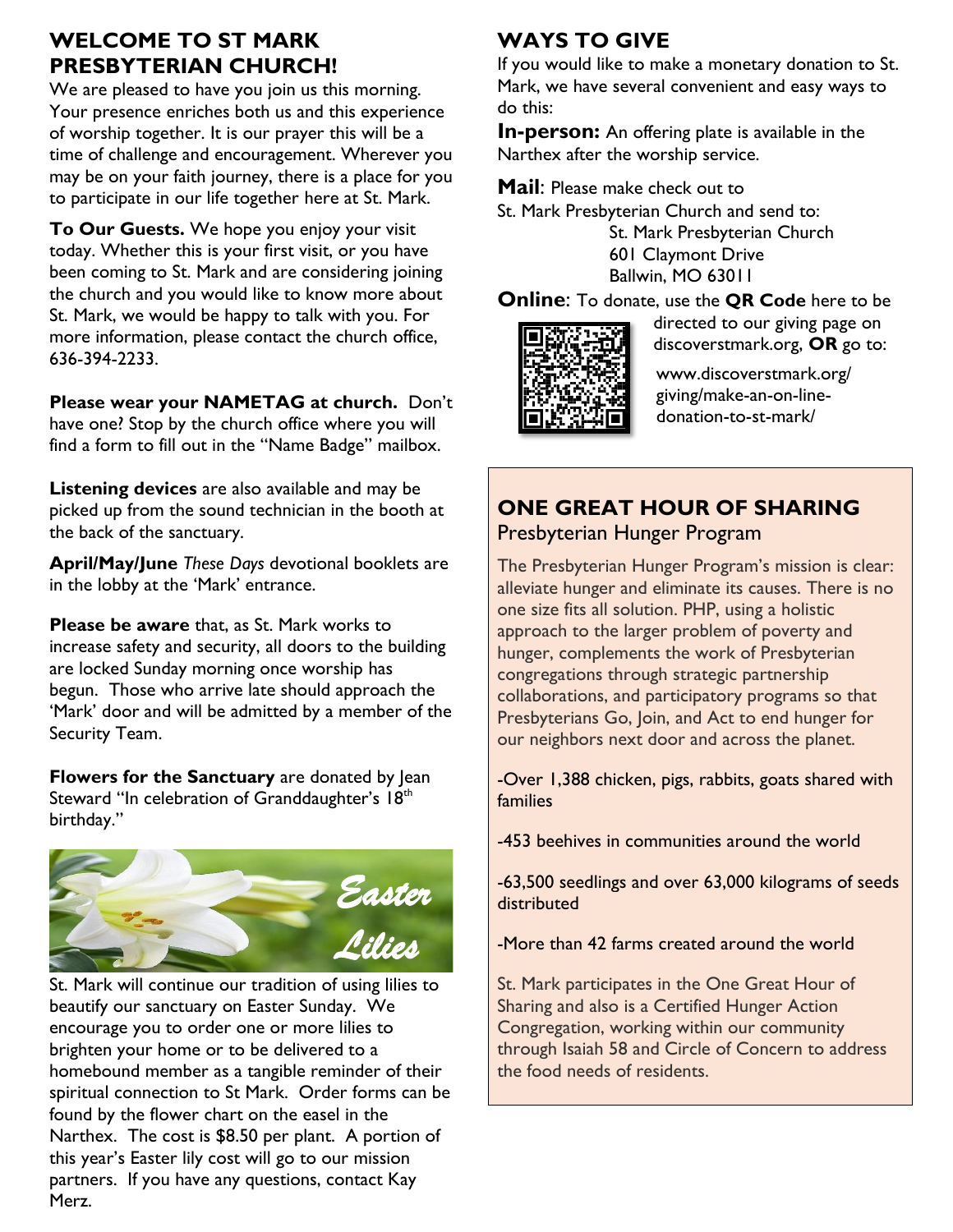

Do you feel like there are never enough hours in the day? Are you threadbare and running on empty? Do you long for rest, recovery, and renewal? Pastor Dave is leading a two-week class on **RECLAIMING SABBATH** in our lives. God created human beings not only to work but also to rest. When we allow ourselves to take a break, we discover holy ground all around us. We will also discuss Pastor Dave's three-month sabbatical plans for the summer of 2023 and ways for the church to thrive during this time. The first meeting is **Wednesday, March 30 from 6:00-7:00 PM**, and everyone is invited. Please contact Pastor Dave with any questions.

## **WHAT'S HAPPENING WITH YOUTH**



Youth will not meet on Wednesday, March 30. Youth Hangout will resume on Wednesday, April 6.

### **WHAT'S HAPPENING WITH CHILDREN'S MINISTRY**

### **DON'T MISS THE CHILDREN'S MUSICAL!**

Saturday, April 9, during 5pm worship service in the Sanctuary!



# **CHILDREN'S LENTEN WATER CHALLENGE**

St. Mark children are challenging the congregation to support the Lenten



Water Challenge. There is a "well" in the Narthex for the children of the congregation to donate their coins which will be added to donations made by the church members.



## **EASTER CONNECT STARTS THIS SUNDAY!**

As we prepare to celebrate Easter, we want to help your family be intentional in connecting

with each other and with God's big story of redemption, from Exodus to Easter. This resource will give your family an at-home opportunity to dive into God's Word through hands-on activities, games, and conversations.

In the next five weeks, you will hear a story from the Bible in the God's Big Story Videos and then participate in a variety of activities to help your family connect with each other and with the story. To access the five episodes with Bible stories and activities, go to [https://davidccook.org/connected-easter-family](https://davidccook.org/connected-easter-family-dashboard/)[dashboard/.](https://davidccook.org/connected-easter-family-dashboard/)



**APRIL 10, 11 am-12 pm**

Come and experience a  $I<sup>st</sup>$  century Jerusalem marketplace! Visit a Jewish temple, shop in the local market, visit the petting zoo, and more! If you would like to help by donating food items for our festival, please visit the Welcome Center, pick up a food card item and return by the date on the back of the card.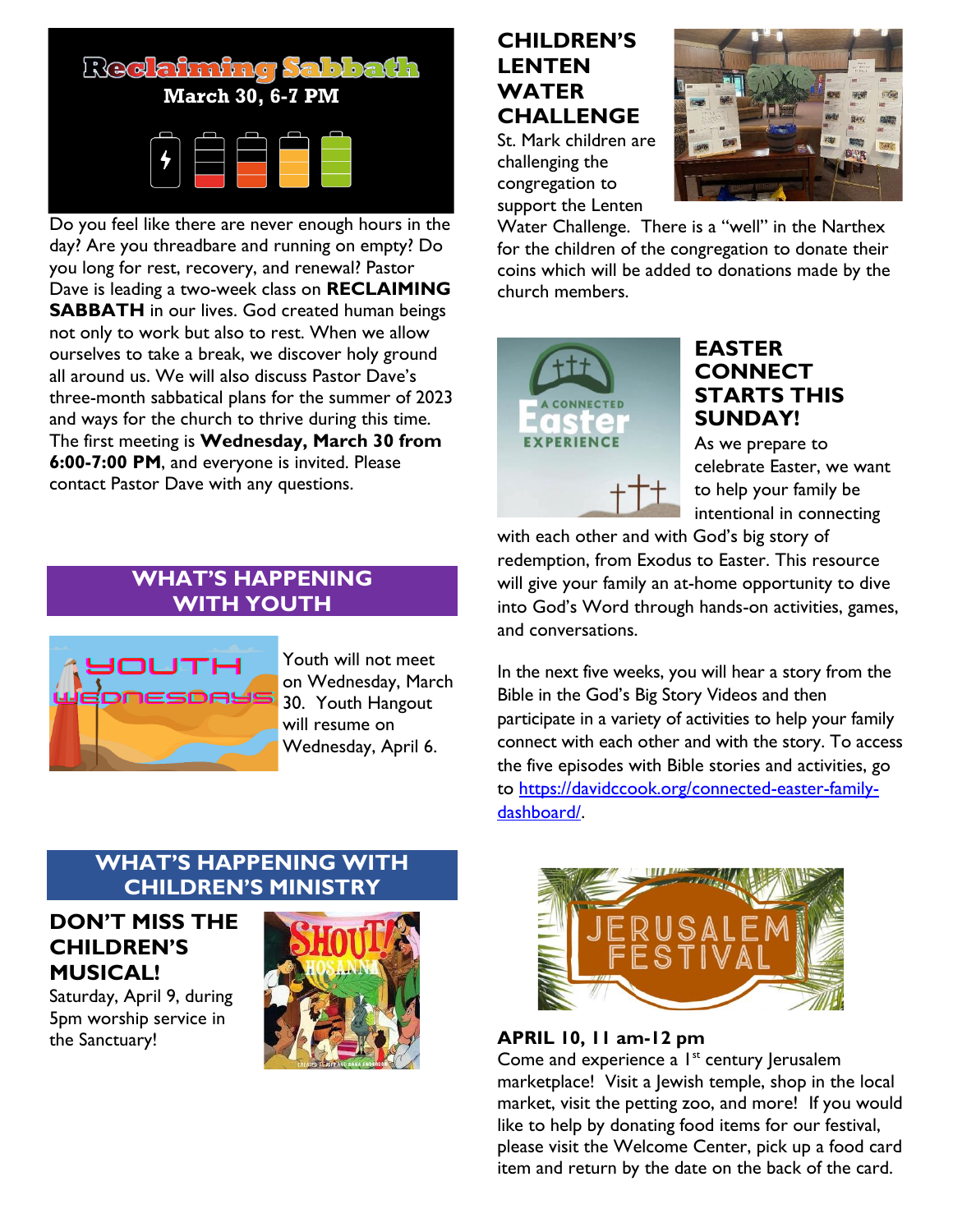

Come join us on April 16th for our annual Bunny Breakfast (outdoor) with Daylight Doughnuts, four separate Easter egg hunts, games, prizes, and a picture opportunity with Peter Cottontail! The event starts at 10 am. Easter egg hunts will take place as follows: 3 & under at 10:30 am, PreK & K at 10:50 am, 1st & 2nd grade at 11:10 am, all ages at 11:30 am.



#### **VBS** - **JULY 18-20 SAVE THE DATE!**

Go to discoverstmark.org to register for a Splash'n Good Time!!

## **MISSION AT ST. MARK**

#### **ADULT MISSION TRIP JULY 9-16, SPIRIT LAKE,**

**NORTH DAKOTA** Mission trip activities include

light construction and summer day camp support. Contact Joyce Blackwell if you are interested in participating.



# **FOOD PANTRY MOST WANTED**

During March, we are collecting the following items for Circle of Concern and Isaiah 58:



- *Boxed Cereal*
- *Peanut Butter*
- *Jelly or Jam*
- *Canned Chicken*
- *Canned Sardines*

Please place your donations on the table in the pastors' hallway. You may also write a check indicating the mission partner(s) on the memo line.

# **LENTEN WATER CHALLENGE**



You are encouraged to drink only clean tap water for the 40 days of Lent. Giving up the morning trip to Starbucks or the evening glass of wine might be a tall task for some, but the money we save

each day can be used to support Marion Medical Mission in building more wells in Africa. We are blessed to have clean water in our community, and this challenge helps us to understand the needs of those who have less, and support groups who are working to provide living water for all God's children.

# **ST. MARK PRESBYTERIAN WOMEN**



PW is collecting baby items for Newborns in Need during the month of **April.** Donations of new and gently used clothing items (sizes up to 6 months), blankets, wipes, and diapers are especially needed. Donated items may be placed in the Pac n Play in the Narthex in **April.** Monetary donations are also appreciated. Checks may be mailed to Newborns in Need c/o Judy Giovanoni, 461 Bluff Meadow Dr., Ellisville, MO 63021. Please contact Shirley Boeker or Louise Grothe for more information.



# **Saturday, April 9**  $6:00 - 9:00 PM$

The fun starts rolling at 6 pm in the narthex! No experience necessary, you can learn everything you need to know while playing! Please bring an appetizer to share, your own beverages (soda, wine, beer) and some friends! There will be prizes and lots of fun!!

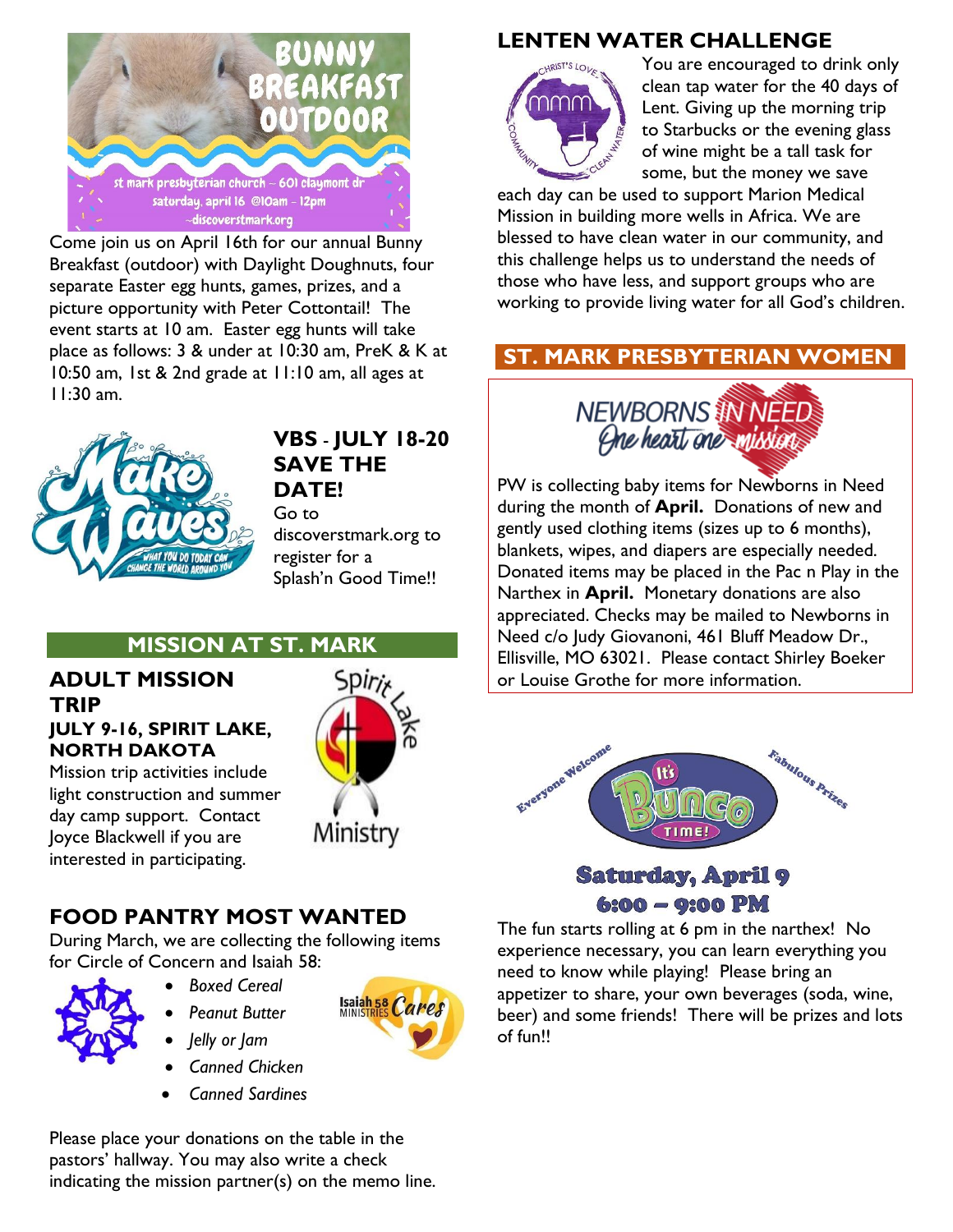

# **Go Getters April Luncheon**

The April Go Getters luncheon will be on April 12 at The Hearth Room, 12pm. (265 Lamp & Lantern Village, Chesterfield)

Please let Judy Richardson or Jan Graves know of your plan to attend. We look forward to seeing you there!

# **CIRCLE OF CONCERN 16TH ANNUAL GOLF TOURNAMENT**

Volunteers are needed for May 23 and are welcome to work a morning, afternoon or all-day shift. No golf experience is needed. Training will be available at St. Mark prior to the event. Help is needed on the day of the event with:

- registering golfers
- collecting contest funds
- handing out breakfast sandwiches & hot dogs
- beverage distribution
- hole-in-one monitors
- clubhouse setup
- volunteer relief

Small tents will be set up for sun protection for those working outside, along with plenty of volunteer relief. Contact Bob Stewart for more information.



## **GET READY FOR SPRING and let Boy Scout Troop**

**631 tune up your lawnmower!** 

**When:** Saturday, April 2nd from 9AM—3PM

**Where:** Parking Lot of Rick's Ace Hardware—Ellisville, (15870 Clayton



Road at the Intersection of Clayton and Clarkson) **Cost:** FREE! (Donations Gladly Accepted) Services Included: Oil change, spark plug service (cleaning, re-gapping; replacement if necessary), air filter service (cleaning, replacement if necessary), blade sharpening, mower deck cleaning. Walk behind mowers only (no riders or zero-turns). Mower must start at the time of check-in. All proceeds to offset the cost of summer camp.





# **JOIN US FOR THE MOUND RIDGE ANNUAL SPRING FUNDRAISER!**

Saturday, April 9th from 12 pm to 3 pm at Maison Du Lac - 2603 Wild Plum Valley Road, Catawissa, MO 63069. Tickets are \$60 per person, which includes lunch.

All proceeds of this fundraiser will go towards Mound Ridge's mission to provide a "discounted or cost free" camp experience to over 180 underserved children. Go to<https://moundridge.org/> to learn more.